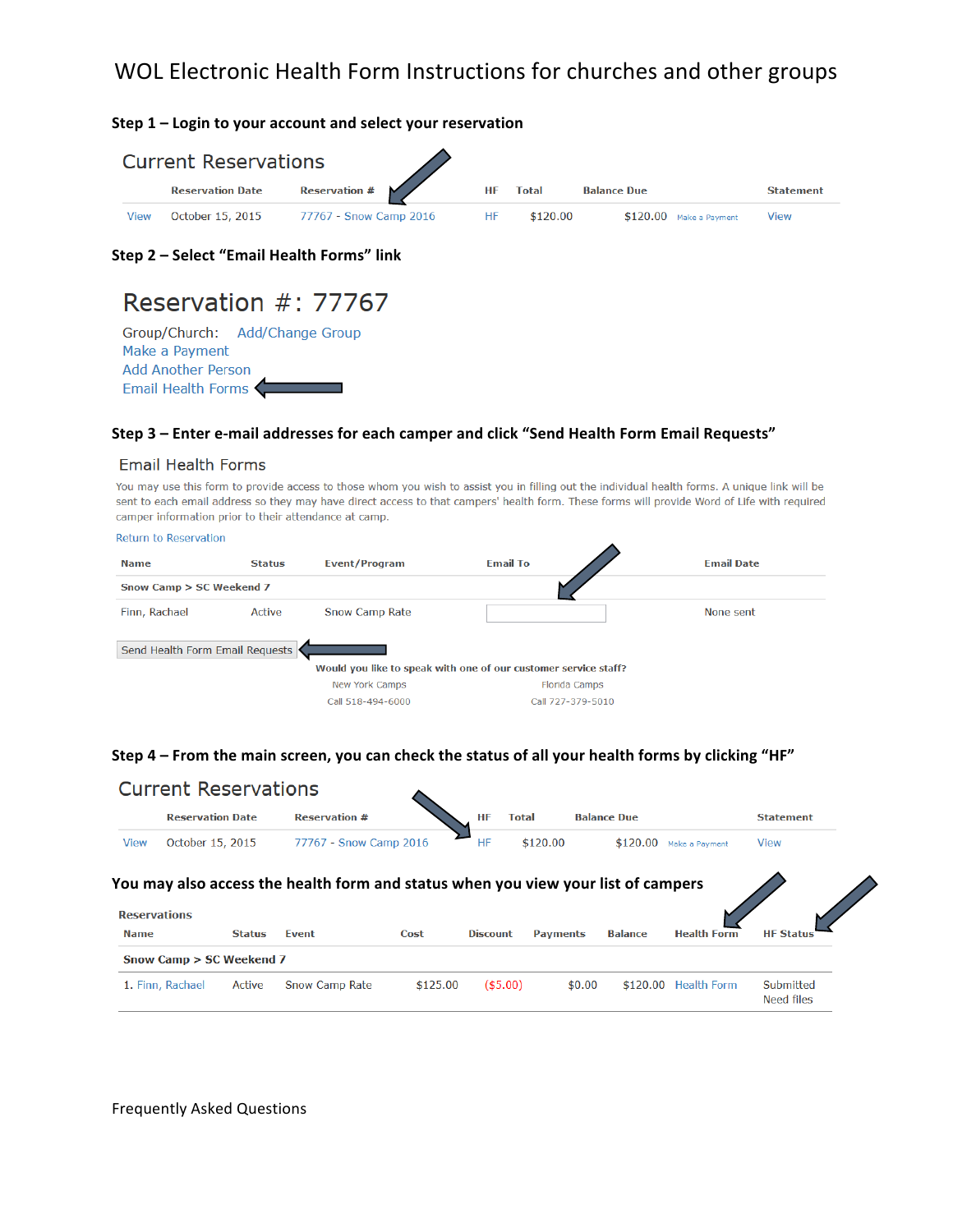# WOL Electronic Health Form Instructions for churches and other groups

#### **1. Health form status - what does "submitted" mean?**

"Submitted" means that the form has been filled out entirely. The computer will not let you submit a form if a box has not been checked or if something has been left blank.

#### Health Form Status - what does "need files" indicate?

"Need files" means that the insurance card and/or doctor's form is missing, If you click "health form" you can see exactly what is missing. Here is an example:

#### **Health Form Status**

```
Your health form is almost complete, just a few files are missing. Please upload these as soon as possible.
The front of your insurance card is missing.
The back of your insurance card is missing.
```
#### **2. Can a camper come to camp with files missing?**

Missing insurance card – campers may attend without providing a copy of their insurance card, but this is not recommended as it may delay treatment if they need to go to a doctor or to the hospital.

Missing medication form – please note that at this time a medication form is only required for those who are bringing medications to camp. A medication form must be provided for all campers bringing medications. If this form is not uploaded in advance, it may be handed in at registration.

#### **3. How do I fill out the immunization section?**

We are working to improve this section. At this point you have the option of filling out dates for immunizations or providing a reason that you are not able to do so. If you are not able to fill out the dates, please select "other" and provide a statement in the box below. Sample statements could be something like "Immunizations on file from summer", "camper will bring immunization record", "youth leader has immunization record", etc. Here is what that box looks like:

**Immunization Waiver** 

If your child does not meet the minimum immunization requirements established by New York State, please provide the reason that your child is not fully immunized. Please select a statement below:

| Other (please write in your own statement below) |  |  |  |  |  |
|--------------------------------------------------|--|--|--|--|--|
| <b>Other</b>                                     |  |  |  |  |  |
| Other reason                                     |  |  |  |  |  |

#### **4. What about families without computer access?**

One option is to e-mail the health form to yourself and fill out the information for the parent. You can do this with the parent on the phone or you can have the parent fill out a paper form and transfer the information to the electronic form. Another option is to set up a time where families can use your computer. The form can also be filled out on a smartphone, tablet, or other device with internet access.

Frequently Asked Questions - Continued